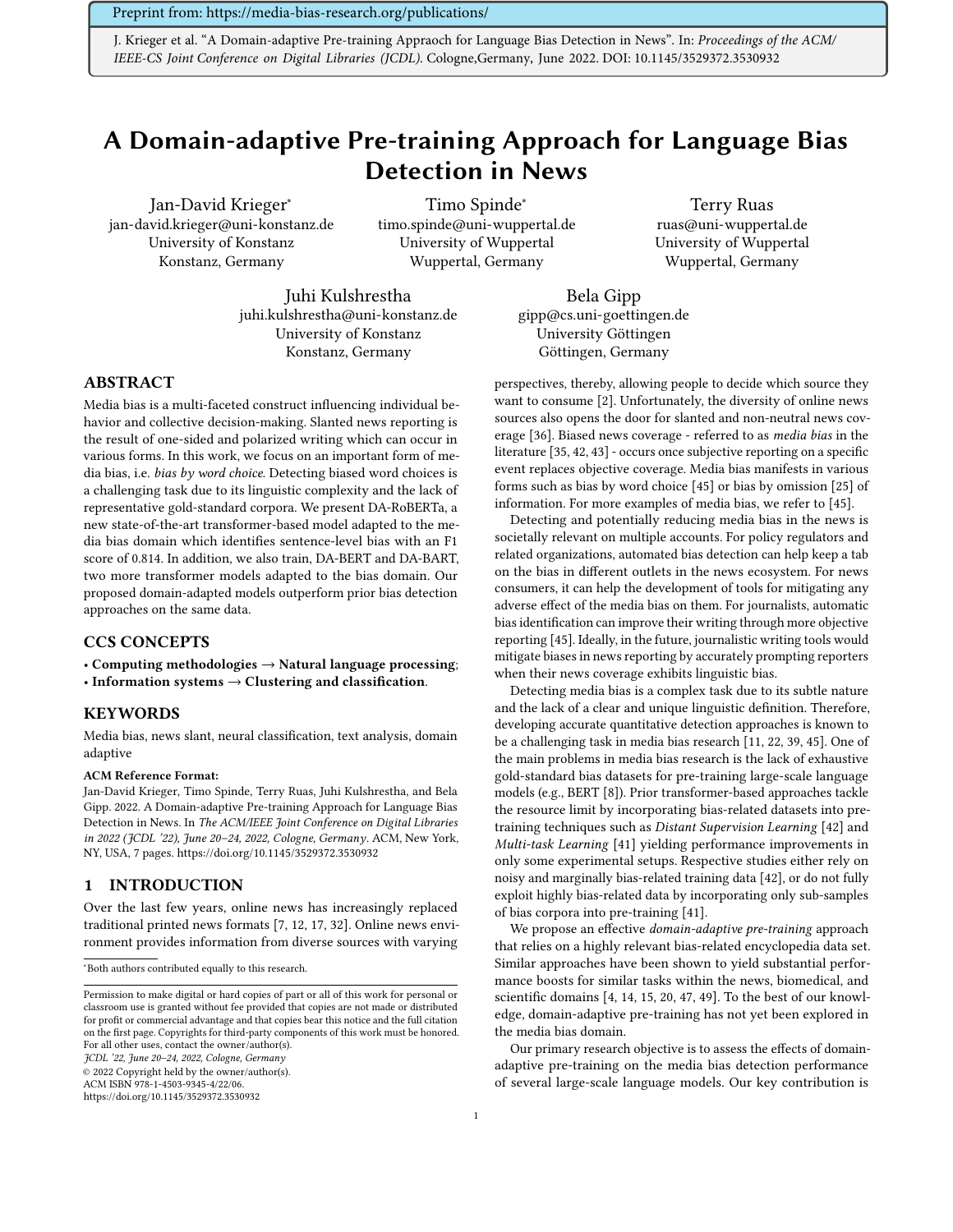to leverage transformer-based models with an understanding of biased language. We perform an intermediate pre-training procedure with BERT [\[8\]](#page-5-10), RoBERTa [\[24\]](#page-5-15), BART [\[21\]](#page-5-16), and T5 [\[30\]](#page-5-17) on the Wiki Neutrality Corpus (WNC) [\[29\]](#page-5-18), which contains 180k sentence pairs from Wikipedia labeled as biased/neutral [\[29\]](#page-5-18) and fine-tune the architecture on the state-of-the art media bias data set BABE [\[42\]](#page-6-1). We publish our domain-adapted models, i.e. DA-RoBERTa (DA = domain-adaptive), DA-BERT, DA-BART, and DA-T5, as well as training data and all material on [https://github.com/Media-](https://github.com/Media-Bias-Group/A-Domain-adaptive-Pre-training-Approach-for-Language-BiasDetection-in-News)[Bias-Group/A-Domain-adaptive-Pre- training-Approach- for-](https://github.com/Media-Bias-Group/A-Domain-adaptive-Pre-training-Approach-for-Language-BiasDetection-in-News)[Language-BiasDetection-in-News.](https://github.com/Media-Bias-Group/A-Domain-adaptive-Pre-training-Approach-for-Language-BiasDetection-in-News) DA-RoBERTa achieves a new state-of-the-art performance on BABE (F1 = 0.814), while DA-BERT, DA-BART, and DA-T5 also outperform the baselines and distantly supervised models from prior work [\[42\]](#page-6-1).

# 2 RELATED WORK

While media bias occurs in various forms (e.g, bias by omission, editorial bias) [\[45\]](#page-6-3), our work focuses on bias by word choice induced by choosing different words to refer to the same concept [\[45\]](#page-6-3). A detailed introduction on different media bias forms can be found in Recasens and Jurafsky [\[31\]](#page-5-19).

Several studies tackle the challenge of identifying biased language automatically. Early approaches used hand-crafted linguistic features to detect slanted news coverage on word- [\[31,](#page-5-19) [45\]](#page-6-3) and sentence-level [\[16\]](#page-5-20) based on traditional machine learning techniques. Since these approaches have been shown poor performance in bias detection, we do not experiment with manually generated bias-inducing features. Instead, we only include feature-based results from Spinde et al. [\[42\]](#page-6-1) as a baseline in our experiments. A detailed introduction of feature-based bias detection studies can be found in Spinde et al. [\[42\]](#page-6-1) .

In the rest of the section, we first summarize drawbacks of existing media bias corpora and justify why we focus on a single state-of-the-art bias corpus for evaluative purposes. Next, we discuss relevant transformer-based bias detection approaches and domain-adaptive pre-training studies.

#### 2.1 Drawbacks of existing bias corpora

Several approaches tackle the challenge of creating representative media bias data sets [\[3,](#page-4-2) [22,](#page-5-8) [23,](#page-5-21) [42,](#page-6-1) [44,](#page-6-6) [46\]](#page-6-7). However, most corpora exhibit substantial drawbacks such as low inter-annotator agreement [\[3,](#page-4-2) [11,](#page-5-7) [22,](#page-5-8) [22,](#page-5-8) [44\]](#page-6-6), low number of covered topics [\[23\]](#page-5-21), or they focus on other concepts such as framing rather than on bias [\[3\]](#page-4-2).

To the best of our knowledge, the most exhaustive media bias data set - BABE (Bias Annotations By Experts) Spinde et al. [\[42\]](#page-6-1), contains 3700 sentences covering a wide range of topics and news articles from various news outlets. Five media bias experts labeled sentences in terms of bias on sentence- and word-level, among others. The resulting inter-annotator agreement on sentence-level is 0.39 measured by Krippendorff's  $\alpha$  [\[19\]](#page-5-22), which is much higher compared to other corpora. Therefore, we solely rely on BABE for our experimental evaluations, since no other bias data set exhibits similar data quality and representativeness. We plan to conduct more experiments applying our domain-adaptive approach in future datasets, assuming they will incorporate the aspects already present in BABE.

# <span id="page-1-0"></span>2.2 Transformer-based detection approaches

The linguistic subtlety of slanted news coverage is known to be a great challenge for automated classification methods [\[42\]](#page-6-1). Recent media bias studies have progressed from manually generated linguistic features [\[37,](#page-5-23) [38\]](#page-5-24) to state-of-the-art NLP models yielding internal word representations by unsupervised or supervised training on massive text corpora. The Transformer architecture [\[48\]](#page-6-8) has shown superior performance in several downstream tasks, such as, text classification [\[26](#page-5-25)[–28\]](#page-5-26), plagiarism detection [\[50,](#page-6-9) [51\]](#page-6-10), word sense disambiguation [\[52\]](#page-6-11) and fake news detection on the health domain [\[49\]](#page-6-5). However, the use of neural language models, such as BERT [\[8\]](#page-5-10) and RoBERTa [\[24\]](#page-5-15) in the media bias domain is still incipient [\[41,](#page-5-11) [42\]](#page-6-1). In this work, we contribute to mitigate this problem by applying the aforementioned language models via a domain-adaptive approach [\[14,](#page-5-12) [15,](#page-5-13) [47\]](#page-6-4).

Spinde et al. [\[42\]](#page-6-1) pre-train transformer-based models such as BERT [\[8\]](#page-5-10), RoBERTa [\[24\]](#page-5-15), and DistilBERT [\[34\]](#page-5-27) using Distant Supervision Learning on news headlines from articles with different political leanings and fine-tune it on BABE [\[42\]](#page-6-1). Their bestperforming models classify biased/non-biased sentences extracted from BABE with F1 scores of 0.804 (BERT) and 0.799 (RoBERTa). The authors also incorporate a feature-based classifier and show that transformer models substantially outperform the feature-based approach. As transformer-based models have been shown to clearly outperform feature-based ones, we exclude the latter from our experiments.

Spinde et al. [\[41\]](#page-5-11) train DistilBERT [\[34\]](#page-5-27) on combinations of biasrelated datasets using a Multi-task Learning (MTL) [\[6,](#page-5-28) [54\]](#page-6-12) approach. Their best-performing MTL model achieves 0.776 F1 score on a subset of BABE. However, the MTL model is outperformed by a baseline model (F1 =  $0.782$ ) trained on a subset of the datasets (WNC) used. Spinde et al. [\[41\]](#page-5-11) suggest that improvements can be attributed to the WNC dataset being strongly bias-related, hence equipping the model with bias-specific knowledge.

While Spinde et al. [\[42\]](#page-6-1) do not fully exploit bias-related data sets in their pre-training approach, Spinde et al. [\[41\]](#page-5-11) implement a complex MTL architecture reducing the WNC's pre-training effect on the bias classification task. In our work, we use a similar learning task as Spinde et al. [\[42\]](#page-6-1) and exploit the WNC's bias-relatedness by extending the pre-training of several transformer models on the whole WNC instead of its subset.

#### 2.3 Domain-adaptive pre-training approaches

Our training setup can be considered a form of domain-adaptive pre-training [\[4,](#page-4-1) [15,](#page-5-13) [20\]](#page-5-14) in which a language model is equipped with domain-specific knowledge. Several studies experiment with domain-adaptive learning approaches in different domains (e.g., BioBERT [\[20\]](#page-5-14), SciBERT [\[4\]](#page-4-1)), but none of them deals with media bias detection [\[4,](#page-4-1) [14,](#page-5-12) [15,](#page-5-13) [20,](#page-5-14) [47\]](#page-6-4).

Sun et al. [\[47\]](#page-6-4) explore different techniques for domain-adaptive pre-training of BERT for text classification tasks such as sentiment classification, question classification, and topic classification. BERT is additionally pre-trained on data from various domains leading to performance boosts on many tasks if the training data are related to the target task's domain. After training BERT on several sentiment classification datasets, Sun et al. [\[47\]](#page-6-4) reduced the error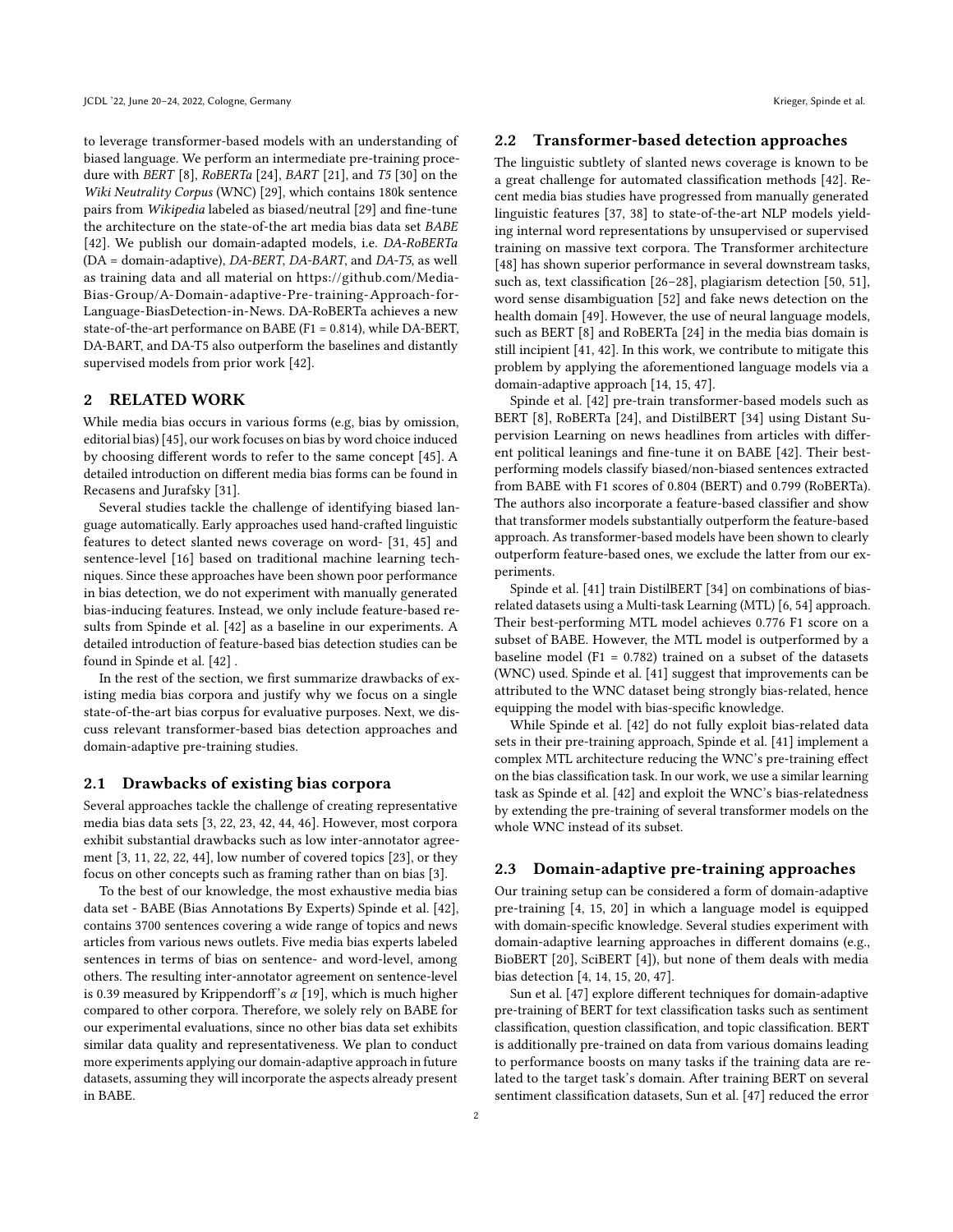A Domain-adaptive Pre-training Approach for Language Bias Detection in News JCDL '22, June 20-24, 2022, Cologne, Germany

<span id="page-2-1"></span>

Figure 1: Pre-training and fine-tuning workflow.

rate on the Yelp sentiment data set to 1.87% (compared to 2.28% from BERT baseline initialized with bert-base-uncased weights). The results from Sun et al. [\[47\]](#page-6-4) are supported by Gururangan et al. [\[14\]](#page-5-12) investigating domain-adaptive pre-training of RoBERTa in four different target domains (i.e., biomedical, computer science publications, news, and reviews) and eight subsequent classification tasks. When pre-training RoBERTa on large amounts of news text, the model's F1-score on a hyperpartisan classification dataset [\[18\]](#page-5-29) improves from F1 =  $0.886$  (*roberta-base* weights) to F1 =  $0.882$ . Training the model on a domain outside the domain of interest (irrelevant domain-adaptive pre-training) drastically decreases performance to  $F1 = 0.764$ .

Our domain-adaptive pre-training approach is performed on the WNC corpus and based on implementations from Sun et al. [\[47\]](#page-6-4) and Gururangan et al. [\[14\]](#page-5-12). Due to drastic performance increases through irrelevant domain-adaptive pre-training in previous research [\[14\]](#page-5-12), we do not implement respective experiments. We detail our proposed training process and experiments in Sections [3](#page-2-0) and [3.4.](#page-3-0) Since most existing approaches focus on sentence-level bias detection, we follow the standard practice and develop a sentencelevel classification model. Compared to cutting-edge but convoluted studies in media bias detection [\[40,](#page-5-30) [42\]](#page-6-1), we perform a more focused and direct training setup on a large amount of highly bias-related data and expect substantial performance improvements.

# <span id="page-2-0"></span>3 METHODOLOGY

We use neural-based language models, pre-train them on the bias domain (WNC), and perform evaluations on the media bias classification task using BABE as Figure [1](#page-2-1) shows. We expect that domainadaptive pre-training improves word representations by adapting them to the data distributions of biased and non-biased news content. Based on BABE, we define a learning task that is later optimized (Section [3.1\)](#page-2-2). Then, we select suitable transformer models and initialize them with pre-trained weights (section [3.2\)](#page-2-3). We adapt the models to the media bias domain by training them on the WNC (section [3.3\)](#page-2-4). Finally, all models are fine-tuned and evaluated on BABE.

#### <span id="page-2-2"></span>3.1 Learning task

The language models are optimized via intermediate training. We have a corpus X containing sentences  $x_i \in X$  with  $i = 1, ..., N$ and binary bias labels (Biased vs. Non-biased) encoded as 1 and 0, respectively. The task is to assign the correct label  $y_i \in \{0, 1\}$  to  $x_i$ . The training objective is to minimize a binary cross-entropy loss

$$
\mathcal{L} := -\frac{1}{N} \sum_{i=1}^{N} \sum_{k=\{0,1\}} f_k(x_i) \cdot \log(\hat{f}_k(x_i)).
$$
 (1)

where  $f_k(x_i)$  refers to the true binary label and  $\hat{f}_k(x_i)$  indicates the model's predicted score for a sentence.

#### <span id="page-2-3"></span>3.2 Transformer-based models

We choose BERT and RoBERTa for our domain-adaptive pre-training as they represent the best-performing models in Spinde et al. [\[42\]](#page-6-1). Doing so, we also achieve maximum comparability to previous state-of-the-art bias classifiers. Additionally, we incorporate BART and T5, since encoder-decoder architectures have demonstrated a clear improvement in comparison to BERT in several NLP tasks (e.g., GLUE [\[53\]](#page-6-13)). We choose the corresponding models to investigate how the combination of autoencoder and autoregressive components (BART), and advanced MTL architectures (T5) perform on our media bias detection task.

BERT learns bidirectional word representations on unlabeled text optimizing an unsupervised learning task based on Masked Language Modeling and Next Sentence Prediction. In contrast to BERT, RoBERTa drops the Next Sentence Prediction task and differs slightly in terms of pre-training data. BART uses text manipulations by noising and learns representations by reconstructing the original text sequence. T5 uses an MTL architecture pre-trained on various supervised and unsupervised tasks by converting all training objectives into text-to-text tasks. All models are adapted to the media bias domain (Section [3.3\)](#page-2-4) and evaluated on the sentence-level media bias classification task (Section [3.4\)](#page-3-0).

# <span id="page-2-4"></span>3.3 Domain-adaptive pre-training

Adapting a pre-trained language model to a specific domain becomes essential when the target domain differs strongly from the pre-training ground truth [\[4,](#page-4-1) [15,](#page-5-13) [20\]](#page-5-14). Due to tendentious and dubious vocabulary in slanted news, media bias is different from most of the domains BERT-like models are pre-trained on. For example, BERT is trained on English Wikipedia and the BooksCorpus [\[55\]](#page-6-14) while RoBERTa additionally incorporates commonsense reasoning data, news data, and web text data. To the best of our knowledge, a specific BERT-like model trained on biased language in news does not exist to date. BERT models pre-trained on fake news [\[5\]](#page-5-31) and political orientation classification [\[13\]](#page-5-32) do exist. However, the concepts of fake news and political orientation differ substantially from the media bias domain.

Our domain-adaptive pre-training uses the WNC to optimize our learning task defined in Section [3.1.](#page-2-2) The 180k sentence pairs contained in the corpus are manually selected from Wikipedia articles as going against the platform's Neutral Point of View (NPOV) standard<sup>[1](#page-2-5)</sup>. The pairs contain an original biased sentence and its

<span id="page-2-5"></span><sup>1</sup>[https://en.wikipedia.org/wiki/Wikipedia:Neutral\\_point\\_of\\_view](https://en.wikipedia.org/wiki/Wikipedia:Neutral_point_of_view)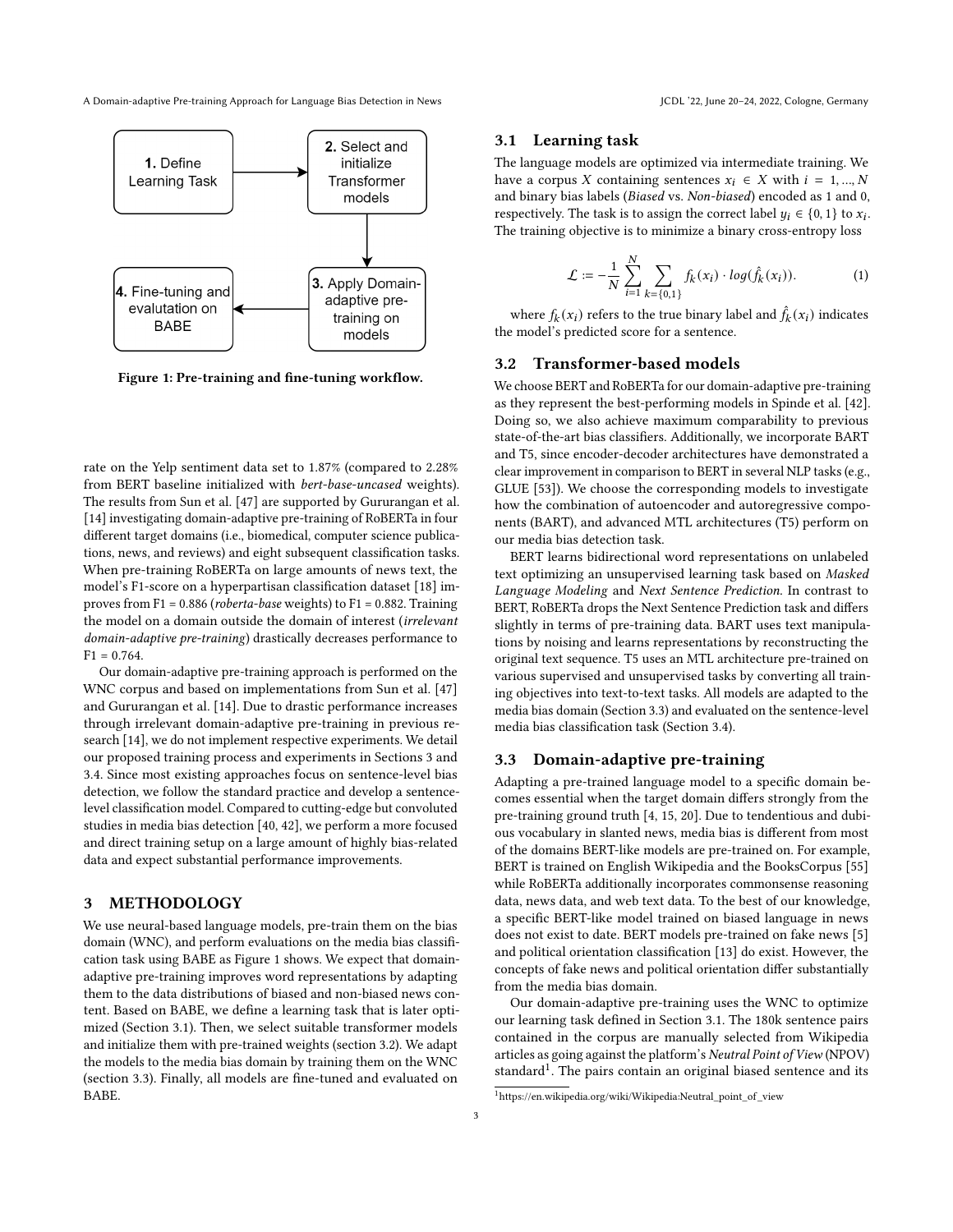manually derived neutral counterpart. Bias forms included in the corpus refer to epistemological bias, framing bias, and demographic bias. Recasens and Jurafsky [\[31\]](#page-5-19) define framing bias as choosing subjective words to embed a particular point of view in the text whereas epistemological bias is described as a modification of a statement's plausibility. Pryzant et al. [\[29\]](#page-5-18) introduce demographic bias as text containing predispositions towards a certain gender, race, or other demographic category. For a detailed description on sentence selection criteria and the revision process, see Pryzant et al. [\[29\]](#page-5-18).

Our approach is inspired by Sun et al. [\[47\]](#page-6-4) and Gururangan et al. [\[14\]](#page-5-12), which conclude domain-adaptive pre-training is most efficient once pre-training data for the domain adaption is related to the target domain and task. Since WNC (pre-training) and BABE (finetuning) have similar bias forms, and are both composed of manually labeled sentences (biased and non-biased), we expect the proposed pre-training task to improve our fine-tuning results.

# <span id="page-3-0"></span>3.4 Experiments

3.4.1 Pre-training. We initialize RoBERTa, BERT, BART, and T5 with pre-trained weights provided by the HuggingFace API<sup>[2](#page-3-1)</sup>, and stack a dropout layer (Dropout = 0.2) and randomly initialized linear transformation layer (768,2) on top of the model. All models are used in their base form.

For the domain-adaptive pre-training, sentences are batched together with 32 sentences per batch. For model optimization, we use the AdamW optimizer<sup>[3](#page-3-2)</sup> with a learning rate of  $1e^{-5}$ , and model performance is evaluated on binary cross-entropy loss. Model convergence can be observed after one epoch and a runtime of  $\approx$  5 hours on a Tesla P100-PCIE GPU with 16GB RAM.

3.4.2 Fine-tuning. We fine-tune and evaluate the model on BABE Spinde et al. [\[42\]](#page-6-1) with a batch size = 32. We again use the AdamW optimizer (learning rate =  $1e^{-5}$ ), and model convergence based on cross-entropy loss can be observed after 3-4 epochs. Due to the small data size of 3700 sentences, we report the model's F1 score in the binary bias labeling task averaged by 5-fold cross-validation. Fine-tuning is performed on a Tesla K80 GPU (12GB RAM) in  $\approx$  15 minutes.

3.4.3 Baseline. For every domain-adaptive language model, we compare its sentence classification performance on BABE to the same architecture merely fine-tuned on BABE (without domainadaptive pre-training as an intermediate training step). Thereby, we can assess the effect of our training approach. Since Spinde et al. [\[42\]](#page-6-1) achieve state-of-the-art results on BABE with Distant Supervision Learning [\[42\]](#page-6-1), we additionally compare our F1 scores to their scores achieved by training BERT and RoBERTa on news headlines distantly labeled as biased and non-biased. We provide statistical significance tests for our domain-adapted models vs. finetuned-only models.

3.4.4 Test for Statistical Significance. In their review on existing NLP studies, Dror et al. [\[10\]](#page-5-33) report that most approaches lack statistical tests inspecting the significance of experimental results. The

level. Furthermore, we show that all domain-adapted models outperform their baselines and distantly supervised models published by Spinde et al. [\[42\]](#page-6-1). Our results can be considered a contribution towards a sufficiently accurate bias detection tool. However, some significance tests comparing the performance of domain-adapted models vs. distantly supervised models are missing due to limited resources.

With DA-RoBERTa, we provide a new state-of-the-art classifier for the detection of biased language in the news articles on sentence-

As indicated in Section [2.2,](#page-1-0) Spinde et al. [\[41\]](#page-5-11) pre-train DistilBERT on a subset of the WNC and observe performance boosts of 3.6% on bias sentence classification with a subset of BABE compared to their baseline without intermediate pre-training. Although our

authors recommend various parametric and non-parametric test to compare performances of Machine Learning models.

For our approach, we select the McNemarś test which is a nonparametric test to compare the performance of two algorithms on a target task. Since we do not have information on the distribution of our target metric (F1 score), a non-parametric approach is a suitable option to test for significance. The test is based on a  $2x2$ contingency table showing the models' predictions on  $n$  instances of a target taskś test set. Under the null hypothesis  $H_0$ , the test assumes that both algorithms output the correct/incorrect label for the same proportion of instances from the test set. Accordingly, the alternative hypothesis  $H_1$  states that both algorithms differ significantly in terms of their agreement on items from the test set. The test statistic follows a  $\chi^2$  distribution and is suitable for NLP tasks such as binary text classification [\[9,](#page-5-34) [10\]](#page-5-33). For a more detailed introduction on statistical significance tests for NLP use cases, see Dror et al. [\[10\]](#page-5-33).

# 4 RESULTS

Table [1](#page-4-3) shows the F1 scores (averaged over 5-fold CV split) of our transformer-based experiments on the binary sentence classification task. All domain-adapted models (third block) outperform the baselines models (first block) and the distantly supervised models (middle block) trained by Spinde et al. [\[42\]](#page-6-1).

The best-performing model that achieves a new state-of-theart on BABE is DA-RoBERTa (F1 = 0.814), surpasses the baselines and its Distant Supervision variant by 1.5 %. DA-BERT, DA-BART, and DA-T5 achieve a lower F1-score of 0.809, 0.809, and 0.798, yet outperform BERT, BART, and T5 by 2%, 0.8%, and 1.2%, respectively. However, DA-BERT increases sentence classification performance by only 0.5% compared to BERT trained via Distant Supervision [\[42\]](#page-6-1). To the best of our knowledge, a distantly supervised variant for BART and T5 is not available.

Table [2](#page-4-4) shows results of the McNemar statistical significance tests comparing our domain-adapted models with respective baselines. On a significance level of  $\alpha = 0.05$ , we can observe significant F1-score improvements for BERT vs. its domain-adapted variant ( $\chi^2 = 5.65, p = 0.031$ ) as well as for RoBERTa vs. DA-RoBERTa ( $\chi^2 =$ 3.844,  $p = 0.049$ ) and T5 vs. DA-T5 ( $\chi^2 = 4.86$ ,  $p = 0.027$ ). Adapting BART to the bias domain seems not to significantly improve the sentence classification performance ( $\chi^2 = 3.629$ ,  $p = 0.057$ ).

# 5 DISCUSSION

<span id="page-3-2"></span><span id="page-3-1"></span><sup>2</sup><https://huggingface.co/> <sup>3</sup>[https://huggingface.co/docs/transformers/main\\_classes/optimizer\\_schedules](https://huggingface.co/docs/transformers/main_classes/optimizer_schedules)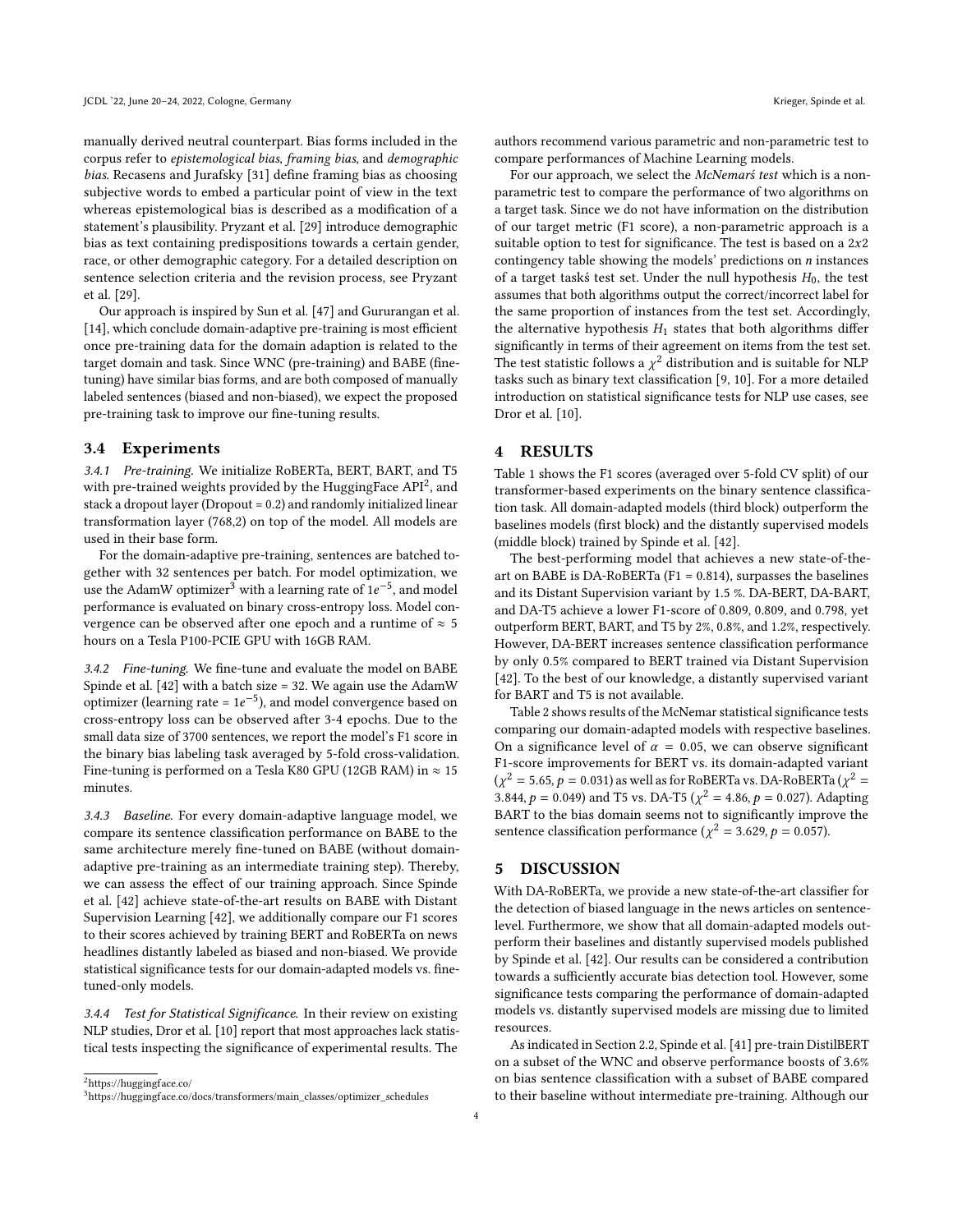A Domain-adaptive Pre-training Approach for Language Bias Detection in News JCDL '22, June 20-24, 2022, Cologne, Germany

Table 1: Stratified 5 fold cross-validation results.

<span id="page-4-3"></span>

| Model                | Macro F1 (error)                         |  |
|----------------------|------------------------------------------|--|
| <b>BERT</b>          | 0.789(0.011)                             |  |
| RoBERTa              | 0.799(0.011)                             |  |
| <b>BART</b>          | 0.801(0.009)                             |  |
| T5                   | 0.786(0.008)                             |  |
| BERT-distant [42]    | $\overline{0.804}$ $\overline{(0.014)}$  |  |
| RoBERTa-distant [42] | 0.799(0.017)                             |  |
| DA-BERT              | $\overline{0.809} \, \overline{(0.010)}$ |  |
| DA-RoBERTa           | 0.814(0.004)                             |  |
| DA-BART              | 0.809(0.009)                             |  |
| $DA-T5$              | 0.798(0.009)                             |  |

Note: Standard errors across folds in parentheses.

The first block shows results of baseline approaches without intermediate pre-training. The second block shows results from [\[42\]](#page-6-1) based on Distant Supervision Learning (BART and T5 are not incorporated in their study). Results from our domain-adaptive approach are shown in the third block.

The best result is printed in bold.

Table 2: Results of the McNemar test for statistical significance between baseline (without domain-adaptive pretraining) and domain-adapted models.

<span id="page-4-4"></span>

| Models                                          | McNemar test statistic |          |
|-------------------------------------------------|------------------------|----------|
|                                                 |                        |          |
| BERT vs. DA-BERT                                | 5.65                   | $0.031*$ |
| ROBERTa vs. DA-ROBERTa                          | 3.84                   | $0.049*$ |
| BART vs. DA-BART                                | 3.63                   | 0.057    |
| T <sub>5</sub> v <sub>s</sub> DA-T <sub>5</sub> | 4.86                   | $0.027*$ |

Note:  $*p < .05$ 

domain-adapted models incorporate the complete WNC into pretraining, we observe minor performance increases when compared to those obtained by DistilBERT. We believe that smaller-scaled and distilled models such as DistilBERT benefit more from additional pre-training than larger models relying on a different training objective such as BERT, RoBERTa, BART, and T5.

In the future, it will be interesting to verify how even more robust and general NLP models benefit from intermediate pre-training. Possibly, state-of-the art NLP models such as the recently published ExT5 [\[1\]](#page-4-5), incorporating extensive Multi-task Learning on 107 tasks from different domains, further decreases domain-adaptive learning effects. Furthermore, we expect that bias corpora such as BABE will continue to be proposed. From a resource consumption perspective, fine-tuning robust language models such as ExT5 on more representative bias corpora might be sufficient to achieve state-of-the-art performances in bias detection.

Considering our bias detection task, we want to point out that our models are merely trained to identify slanted news coverage on sentence-level. Since media bias is a linguistically complex construct [\[45\]](#page-6-3), we need robust and more general classifiers for different linguistic bias perspectives such as word-, paragraph-, and article-level. As Recasens and Jurafsky [\[31\]](#page-5-19) show, word-level detection of slanted news coverage is challenging for both humans and machines. Computer Science approaches dealing with bias on word-level might depend on collaborations with researchers from the Social Sciences to develop a large number of linguistically fine-grained gold-standard data for efficient model training. Furthermore, we need systems detecting various sub-forms of bias such as framing bias and epistemological bias accurately. MTL approaches trained on different bias categories might be a a promising direction for future models.

Future research should incorporate a broader range of evaluation tasks to assess model performance. Spinde et al. [\[42\]](#page-6-1) argue that standard metrics such as F1 score are not sufficient to evaluate language models on the complex bias detection task. The authors suggest developing more advanced evaluation metrics such as decomposing the bias detection task into several subtasks to assess a model's detection power properly. Ribeiro et al. [\[33\]](#page-5-35) introduce CheckList, a tool structuring the target task into several sub-tasks. Respective evaluation approaches could help assess a model's bias identification performance on different forms of bias.

# 6 CONCLUSION

This work proposes DA-RoBERTa, a new state-of-the-art language model for sentence-level detection of biased language in the news. We equip several transformer architectures (i.e., BERT, RoBERTa, BART, and T5) with an understanding of biased language, showing that domain-adaptive pre-training significantly improves the classifier's bias detection performance compared to baseline models without intermediate pre-training. Limitations of our approach are the exclusively pre-training focus on sentence-level classification and the restricted evaluation incorporating a single data set/task due to the lack of existing representative bias corpora. We hope that further high-quality bias corpora are published in the future to improve the generalizability of results and enable a more fine-grained and large-scale evaluation of models in the domain. Considering continuous developments in the NLP field, future studies should also address whether upcoming more robust language models still require intermediate pre-training on the media bias domain.

# ACKNOWLEDGMENTS

The Hanns-Seidel-Foundation, Germany, supported this work, as did the DAAD (German Academic Exchange Service).

# **REFERENCES**

- <span id="page-4-5"></span>Vamsi Aribandi, Yi Tay, Tal Schuster, Jinfeng Rao, Huaixiu Steven Zheng, Sanket Vaibhav Mehta, Honglei Zhuang, Vinh Q. Tran, Dara Bahri, Jianmo Ni, Jai Gupta, Kai Hui, Sebastian Ruder, and Donald Metzler. 2021. ExT5: Towards Extreme Multi-Task Scaling for Transfer Learning. arXiv[:2111.10952](https://arxiv.org/abs/2111.10952) [cs.CL]
- <span id="page-4-0"></span>[2] Mahmoudreza Babaei, Juhi Kulshrestha, Abhijnan Chakraborty, Fabrício Benevenuto, Krishna P. Gummadi, and Adrian Weller. 2018. Purple feed: Identifying high consensus news posts on social media. In Proceedings of the 2018 AAAI/ACM Conference on AI, Ethics, and Society. ACI, New York, 10–16.
- <span id="page-4-2"></span>[3] Eric Baumer, Elisha Elovic, Ying Qin, Francesca Polletta, and Geri Gay. 2015. Testing and Comparing Computational Approaches for Identifying the Language of Framing in Political News. 1472–1482.<https://doi.org/10.3115/v1/N15-1171>
- <span id="page-4-1"></span>[4] Iz Beltagy, Kyle Lo, and Arman Cohan. 2019. SciBERT: A Pretrained Language Model for Scientific Text. In Proceedings of the 2019 Conference on Empirical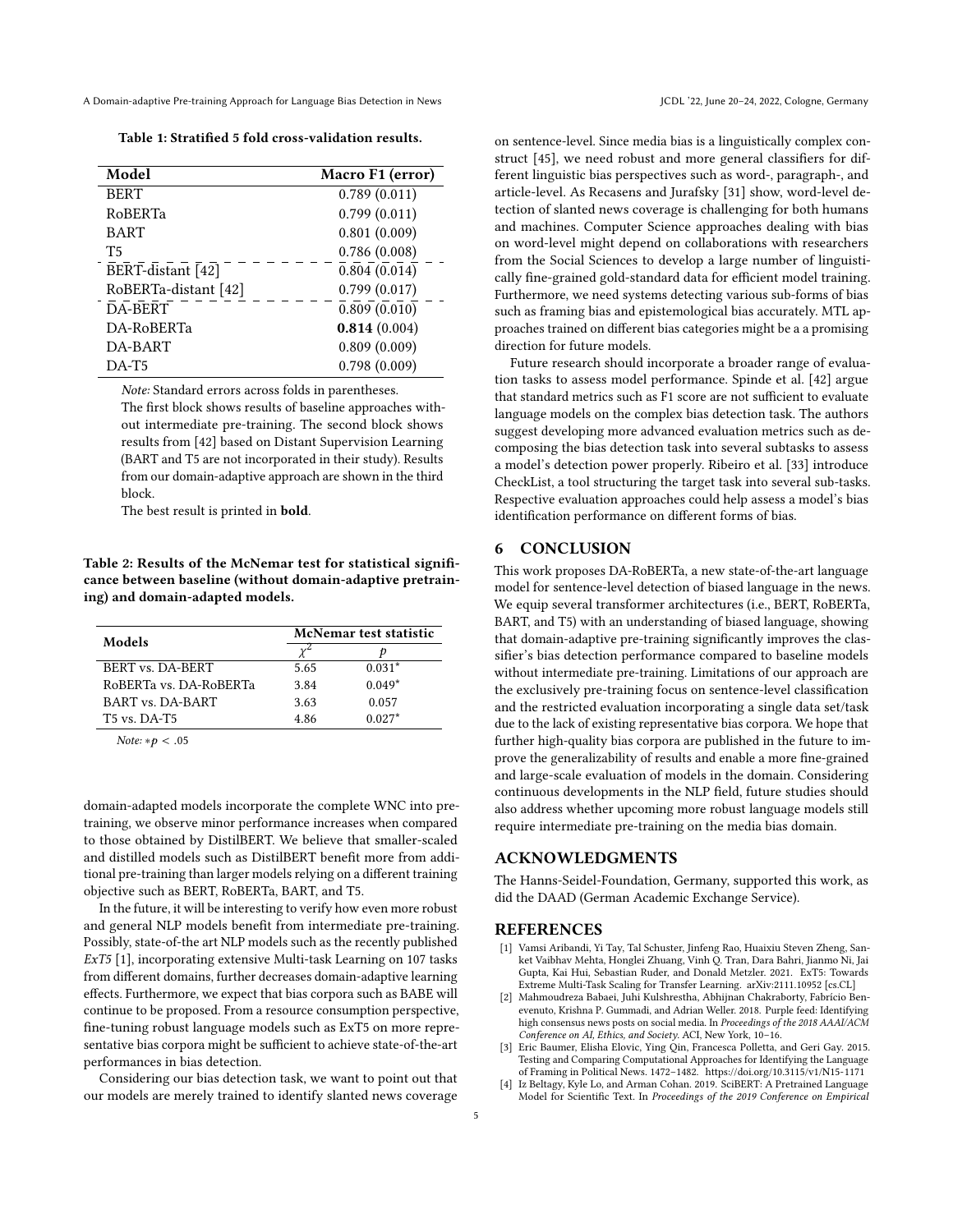Methods in Natural Language Processing and the 9th International Joint Conference on Natural Language Processing (EMNLP-IJCNLP). Association for Computational Linguistics, Hong Kong, China, 3615–3620.<https://doi.org/10.18653/v1/D19-1371>

- <span id="page-5-31"></span>[5] Ciara Blackledge and Amir Atapour-Abarghouei. 2021. Transforming Fake News: Robust Generalisable News Classification Using Transformers. arXiv[:2109.09796](https://arxiv.org/abs/2109.09796) [cs.CL]
- <span id="page-5-28"></span>[6] Shijie Chen, Yu Zhang, and Qiang Yang. 2021. Multi-Task Learning in Natural Language Processing: An Overview. arXiv:2109.09138 [cs] (Sept. 2021). [http:](http://arxiv.org/abs/2109.09138) [//arxiv.org/abs/2109.09138](http://arxiv.org/abs/2109.09138) arXiv: 2109.09138.
- <span id="page-5-0"></span>[7] Alexander Dallmann, Florian Lemmerich, Daniel Zoller, and Andreas Hotho. 2015. Media Bias in German Online Newspapers. In Proceedings of the 26th ACM Conference on Hypertext amp; Social Media (Guzelyurt, Northern Cyprus) (HT '15). Association for Computing Machinery, New York, NY, USA, 133–137. <https://doi.org/10.1145/2700171.2791057>
- <span id="page-5-10"></span>[8] Jacob Devlin, Ming-Wei Chang, Kenton Lee, and Kristina Toutanova. 2019. BERT: Pre-training of Deep Bidirectional Transformers for Language Understanding. In Proceedings of the 2019 Conference of the North American Chapter of the Association for Computational Linguistics: Human Language Technologies, Volume 1 (Long and Short Papers). Association for Computational Linguistics, Minneapolis, Minnesota, 4171–4186.<https://doi.org/10.18653/v1/N19-1423>
- <span id="page-5-34"></span>[9] Thomas G Dietterich. 1998. Approximate statistical tests for comparing supervised classification learning algorithms. Neural computation 10, 7 (1998), 1895–1923.<https://doi.org/10.1162/089976698300017197>
- <span id="page-5-33"></span>[10] Rotem Dror, Gili Baumer, Segev Shlomov, and Roi Reichart. 2018. The Hitchhiker's Guide to Testing Statistical Significance in Natural Language Processing. In Proceedings of the 56th Annual Meeting of the Association for Computational Linguistics (Volume 1: Long Papers). Association for Computational Linguistics, Melbourne, Australia, 1383–1392.<https://doi.org/10.18653/v1/P18-1128>
- <span id="page-5-7"></span>[11] Soumen Ganguly, Juhi Kulshrestha, Jisun An, and Haewoon Kwak. 2020. Empirical Evaluation of Three Common Assumptions in Building Political Media Bias Datasets. In Proceedings of the International AAAI Conference on Web and Social Media, Vol. 14. 939–943.
- <span id="page-5-1"></span>[12] Marcel Garz and Gregory J. Martin. 2021. Media Influence on Vote Choices: Unemployment News and Incumbents' Electoral Prospects. American Journal of Political Science 65, 2 (2021), 278–293.<https://doi.org/10.1111/ajps.12539>
- <span id="page-5-32"></span>[13] Shloak Gupta, S Bolden, Jay Kachhadia, A Korsunska, and J Stromer-Galley. 2020. PoliBERT: Classifying political social media messages with BERT. In Social, Cultural and Behavioral Modeling (SBP-BRIMS 2020) conference. Washington, DC.
- <span id="page-5-12"></span>[14] Suchin Gururangan, Ana Marasovic, Swabha Swayamdipta, Kyle Lo, Iz Beltagy, Doug Downey, and Noah A. Smith. 2020. Don't Stop Pretraining: Adapt Language Models to Domains and Tasks. CoRR abs/2004.10964 (2020). arXiv[:2004.10964](https://arxiv.org/abs/2004.10964) <https://arxiv.org/abs/2004.10964>
- <span id="page-5-13"></span>[15] Xiaochuang Han and Jacob Eisenstein. 2019. Unsupervised Domain Adaptation of Contextualized Embeddings for Sequence Labeling. In Proceedings of the 2019 Conference on Empirical Methods in Natural Language Processing and the 9th International Joint Conference on Natural Language Processing (EMNLP-IJCNLP). Association for Computational Linguistics, Hong Kong, China, 4238–4248. [https:](https://doi.org/10.18653/v1/D19-1433) [//doi.org/10.18653/v1/D19-1433](https://doi.org/10.18653/v1/D19-1433)
- <span id="page-5-20"></span>[16] Christoph Hube and Besnik Fetahu. 2018. Detecting biased statements in wikipedia. In Companion proceedings of the the web conference 2018. 1779–1786. <https://doi.org/10.1145/3184558.3191640.>
- <span id="page-5-2"></span>[17] Barbara Kaye and Thomas Johnson. 2016. Across the Great Divide: How Partisanship and Perceptions of Media Bias Influence Changes in Time Spent with Media. Journal of Broadcasting & Electronic Media 60 (10 2016), 604–623. <https://doi.org/10.1080/08838151.2016.1234477>
- <span id="page-5-29"></span>[18] Johannes Kiesel, Maria Mestre, Rishabh Shukla, Emmanuel Vincent, Payam Adineh, David Corney, Benno Stein, and Martin Potthast. 2019. SemEval-2019 Task 4: Hyperpartisan News Detection. In Proceedings of the 13th International Workshop on Semantic Evaluation. Association for Computational Linguistics, Minneapolis, Minnesota, USA, 829–839.<https://doi.org/10.18653/v1/S19-2145> [19] Klaus Krippendorff. 2011. Computing Krippendorff's Alpha-Reliability.
- <span id="page-5-22"></span><span id="page-5-14"></span>
- [20] Jinhyuk Lee, Wonjin Yoon, Sungdong Kim, Donghyeon Kim, Sunkyu Kim, Chan Ho So, and Jaewoo Kang. 2020. BioBERT: a pre-trained biomedical language representation model for biomedical text mining. Bioinformatics 36, 4 (2020), 1234–1240.
- <span id="page-5-16"></span>[21] Mike Lewis, Yinhan Liu, Naman Goyal, Marjan Ghazvininejad, Abdelrahman Mohamed, Omer Levy, Veselin Stoyanov, and Luke Zettlemoyer. 2020. BART: Denoising Sequence-to-Sequence Pre-training for Natural Language Generation, Translation, and Comprehension. In Proceedings of the 58th Annual Meeting of the Association for Computational Linguistics. Association for Computational Linguistics, Online, 7871–7880.<https://doi.org/10.18653/v1/2020.acl-main.703>
- <span id="page-5-8"></span>[22] Sora Lim, Adam Jatowt, Michael Färber, and Masatoshi Yoshikawa. 2020. Annotating and Analyzing Biased Sentences in News Articles using Crowdsourcing. In Proceedings of the 12th Language Resources and Evaluation Conference. European Language Resources Association, Marseille, France, 1478–1484. [https:](https://aclanthology.org/2020.lrec-1.184) [//aclanthology.org/2020.lrec-1.184](https://aclanthology.org/2020.lrec-1.184)
- <span id="page-5-21"></span>[23] Sora Lim, Adam Jatowt, and Masatoshi Yoshikawa. 2018. Understanding Characteristics of Biased Sentences in News Articles. CIKM Workshops.
- <span id="page-5-15"></span>[24] Yinhan Liu, Myle Ott, Naman Goyal, Jingfei Du, Mandar Joshi, Danqi Chen, Omer Levy, Mike Lewis, Luke Zettlemoyer, and Veselin Stoyanov. 2019. RoBERTa: A Robustly Optimized BERT Pretraining Approach. arXiv[:1907.11692](https://arxiv.org/abs/1907.11692) [cs.CL]
- <span id="page-5-6"></span>[25] Héctor Martínez Alonso, Amaury Delamaire, and Benoît Sagot. 2017. Annotating omission in statement pairs. In Proceedings of the 11th Linguistic Annotation Workshop. Association for Computational Linguistics, Valencia, Spain, 41–45. <https://doi.org/10.18653/v1/W17-0805>
- <span id="page-5-25"></span>[26] Malte Ostendorff, Till Blume, Terry Ruas, , Bela Gipp, and Georg Rehm. 2022. Specialized Document Embeddings for Aspect-based Similarity of Research Papers. In 2022 ACM/IEEE Joint Conference on Digital Libraries (JCDL). International Committee on Computational Linguistics, Kø", Germany (Online). <https://doi.org/arXiv:2203.14541> Accepted for publication.
- [27] Malte Ostendorff, Terry Ruas, Till Blume, Bela Gipp, and Georg Rehm. 2020. Aspect-based Document Similarity for Research Papers. In Proceedings of the 28th International Conference on Computational Linguistics. International Committee on Computational Linguistics, Barcelona, Spain (Online), 6194–6206. [https:](https://doi.org/10.18653/v1/2020.coling-main.545) [//doi.org/10.18653/v1/2020.coling-main.545](https://doi.org/10.18653/v1/2020.coling-main.545)
- <span id="page-5-26"></span>[28] Malte Ostendorff, Terry Ruas, Moritz Schubotz, Georg Rehm, and Bela Gipp. 2020. Pairwise Multi-Class Document Classification for Semantic Relations between Wikipedia Articles. In Proceedings of the ACM/IEEE Joint Conference on Digital Libraries in 2020. ACM, Virtual Event China, 127–136. [https://doi.org/10.1145/](https://doi.org/10.1145/3383583.3398525) [3383583.3398525](https://doi.org/10.1145/3383583.3398525)
- <span id="page-5-18"></span>[29] Reid Pryzant, Richard Diehl Martinez, Nathan Dass, Sadao Kurohashi, Dan Jurafsky, and Diyi Yang. 2020. Automatically neutralizing subjective bias in text. In Proceedings of the aaai conference on artificial intelligence, Vol. 34. 480–489. <https://doi.org/10.1609/aaai.v34i01.5385>
- <span id="page-5-17"></span>[30] Colin Raffel, Noam Shazeer, Adam Roberts, Katherine Lee, Sharan Narang, Michael Matena, Yanqi Zhou, Wei Li, and Peter J. Liu. 2020. Exploring the Limits of Transfer Learning with a Unified Text-to-Text Transformer. arXiv[:1910.10683](https://arxiv.org/abs/1910.10683) [cs.LG]
- <span id="page-5-19"></span>[31] Marta Recasens and Dan Jurafsky. 2013. Linguistic Models for Analyzing and Detecting Biased Language. ACL 2013 - 51st Annual Meeting of the Association for Computational Linguistics, Proceedings of the Conference 1.
- <span id="page-5-3"></span>[32] Filipe N. Ribeiro, Lucas Henrique, Fabricio Benevenuto, Abhijnan Chakraborty, Juhi Kulshrestha, Mahmoudreza Babei, and Krishna P. Gummadi. 2015. Media Bias Monitor: Quantifying Biases of Social Media News Outlets at Large-Scale. In Proceedings of the 12th International AAAI Conference of Web and Social Media (Stanford, USA) (ICWSM '18).
- <span id="page-5-35"></span>[33] Marco Tulio Ribeiro, Tongshuang Wu, Carlos Guestrin, and Sameer Singh. 2020. Beyond Accuracy: Behavioral Testing of NLP Models with CheckList. In Proceedings of the 58th Annual Meeting of the Association for Computational Linguistics. Association for Computational Linguistics, Online, 4902–4912. <https://doi.org/10.18653/v1/2020.acl-main.442>
- <span id="page-5-27"></span>[34] Victor Sanh, Lysandre Debut, Julien Chaumond, and Thomas Wolf. 2020. DistilBERT, a distilled version of BERT: smaller, faster, cheaper and lighter. arXiv[:1910.01108](https://arxiv.org/abs/1910.01108) [cs.CL]
- <span id="page-5-5"></span>[35] Timo Spinde. 2021. An Interdisciplinary Approach for the Automated Detection and Visualization of Media Bias in News Articles. In 2021 IEEE International Conference on Data Mining Workshops (ICDMW) (2021-09-30). [https://doi.org/10](https://doi.org/10.1109/ICDMW53433.2021.00144) [.1109/ICDMW53433.2021.00144](https://doi.org/10.1109/ICDMW53433.2021.00144)
- <span id="page-5-4"></span>[36] Timo Spinde, Felix Hamborg, Karsten Donnay, Angelica Becerra, and Bela Gipp. 2020. Enabling News Consumers to View and Understand Biased News Coverage: A Study on the Perception and Visualization of Media Bias. In Proceedings of the ACM/IEEE Joint Conference on Digital Libraries in 2020 (2020-01-01) (JCDL '20). Association for Computing Machinery, Virtual Event, China, 389–392. [https:](https://doi.org/10.1145/3383583.3398619) [//doi.org/10.1145/3383583.3398619](https://doi.org/10.1145/3383583.3398619)
- <span id="page-5-23"></span>[37] Timo Spinde, Felix Hamborg, and Bela Gipp. 2020. An Integrated Approach to Detect Media Bias in German News Articles. In Proceedings of the ACM/IEEE Joint Conference on Digital Libraries in 2020 (2020-01-01) (JCDL '20). Association for Computing Machinery, Virtual Event, China, 505–506. [https://doi.org/10.1](https://doi.org/10.1145/3383583.3398585) [145/3383583.3398585](https://doi.org/10.1145/3383583.3398585)
- <span id="page-5-24"></span>[38] Timo Spinde, Felix Hamborg, and Bela Gipp. 2020. Media Bias in German News Articles : A Combined Approach. In Proceedings of the 8th International Workshop on News Recommendation and Analytics ( INRA 2020) (2020-09-01). Virtual event. [https://doi.org/10.1007/978-3-030-65965-3\\_41](https://doi.org/10.1007/978-3-030-65965-3_41)
- <span id="page-5-9"></span>[39] Timo Spinde, Christina Kreuter, Wolfgang Gaissmaier, Felix Hamborg, Bela Gipp, and Helge Giese. 2021. Do You Think It's Biased? How To Ask For The Perception Of Media Bias. arXiv[:2112.07392](https://arxiv.org/abs/2112.07392) [cs.CL]
- <span id="page-5-30"></span>[40] Timo Spinde, David Krieger, Manu Plank, and Bela Gipp. 2021. Towards A Reliable Ground-Truth For Biased Language Detection. In Proceedings of the ACM/IEEE-CS Joint Conference on Digital Libraries (JCDL) (2021-09-01). Virtual Event. [https://media-bias-research.org/wp-content/uploads/2021/07/Spinde20](https://media-bias-research.org/wp-content/uploads/2021/07/Spinde2021d_noDOI.pdf) [21d\\_noDOI.pdf](https://media-bias-research.org/wp-content/uploads/2021/07/Spinde2021d_noDOI.pdf)
- <span id="page-5-11"></span>[41] Timo Spinde, Jan-David Krieger, Terry Ruas, Jelena Mitrović, Franz Götz-Hahn, Akiko Aizawa, and Bela Gipp. 2022. Exploiting Transformer-based Multitask Learning for the Detection of Media Bias in News Articles. In Proceedings of the iConference 2022 (2022-03-04). Virtual event. [https://media-bias-research.org/wp](https://media-bias-research.org/wp-content/uploads/2021/11/Spinde2022a_mbg.pdf)[content/uploads/2021/11/Spinde2022a\\_mbg.pdf](https://media-bias-research.org/wp-content/uploads/2021/11/Spinde2022a_mbg.pdf)